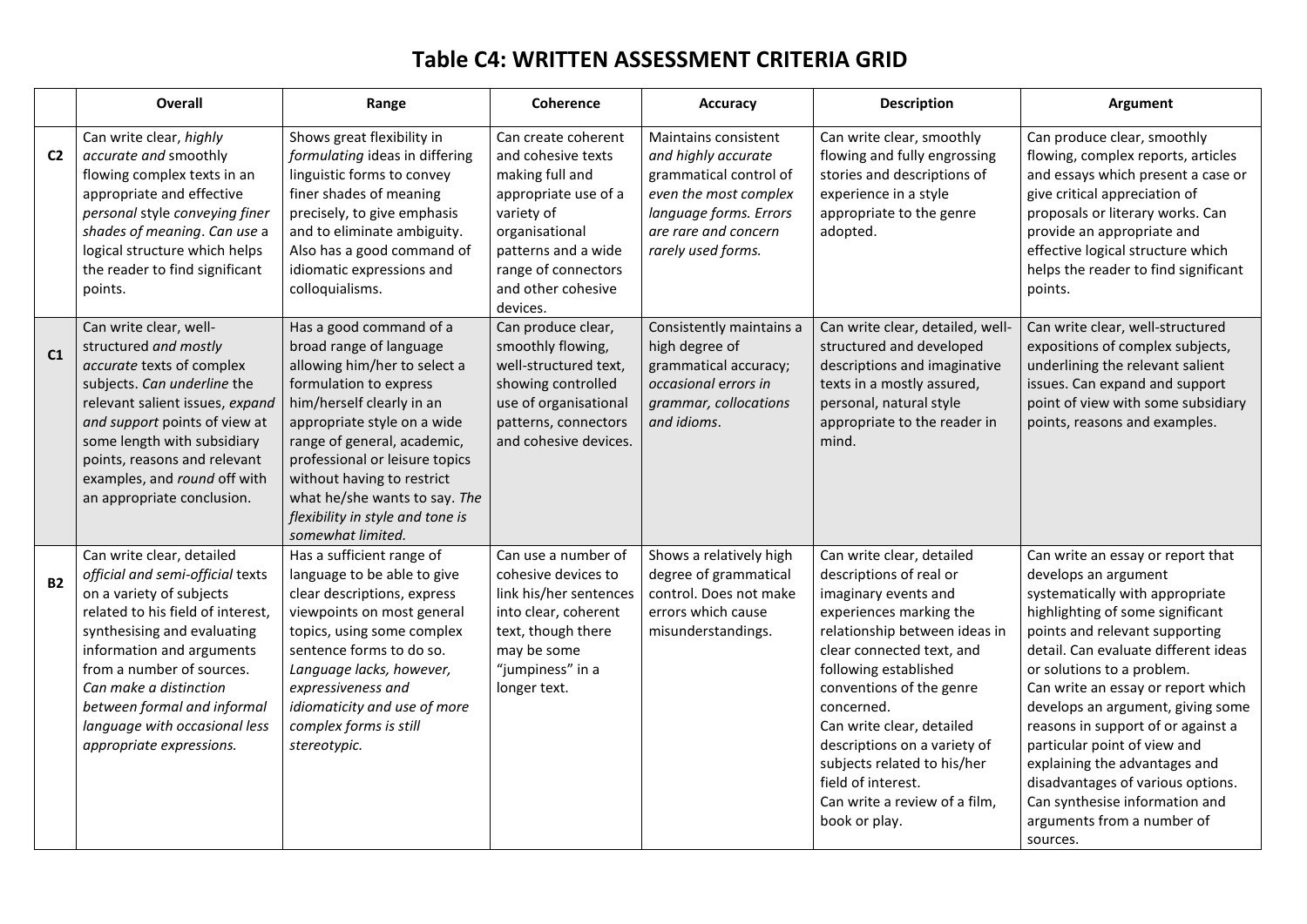| <b>B1</b> | Can write straightforward<br>connected texts on a range of<br>familiar subjects within his<br>field of interest, by linking a<br>series of shorter discrete<br>elements into a linear<br>sequence. The texts are<br>understandable but occasional   | Has enough language to get<br>by, with sufficient vocabulary<br>to express him/herself with<br>some circumlocutions on<br>topics such as family, hobbies<br>and interests, work, travel,<br>and current events. | Can link a series of<br>shorter discrete<br>elements into a<br>connected, linear<br>text.              | Uses reasonably<br>accurately a repertoire<br>of frequently used<br>"routines" and patterns<br>associated with more<br><i>common</i> situations.<br><b>Occasionally makes</b><br>errors that the reader | Can write accounts of<br>experiences, describing<br>feelings and reactions in<br>simple connected text.<br>Can write a description of an<br>event, a recent trip - real or<br>imagined.<br>Can narrate a story. | Can write short, simple essays on<br>topics of interest.<br>Can summarise, report and give<br>his/her opinion about accumulated<br>factual information on a familiar<br>routine and non-routine matters,<br>within his field with some<br>confidence. |
|-----------|-----------------------------------------------------------------------------------------------------------------------------------------------------------------------------------------------------------------------------------------------------|-----------------------------------------------------------------------------------------------------------------------------------------------------------------------------------------------------------------|--------------------------------------------------------------------------------------------------------|---------------------------------------------------------------------------------------------------------------------------------------------------------------------------------------------------------|-----------------------------------------------------------------------------------------------------------------------------------------------------------------------------------------------------------------|-------------------------------------------------------------------------------------------------------------------------------------------------------------------------------------------------------------------------------------------------------|
|           | unclear expressions and/or<br>inconsistencies may cause a                                                                                                                                                                                           |                                                                                                                                                                                                                 |                                                                                                        | usually can interpret<br>correctly on the basis of                                                                                                                                                      | Can write straightforward,<br>detailed descriptions on a                                                                                                                                                        | Can write very brief reports to a<br>standard conventionalised format,                                                                                                                                                                                |
|           | break-up in reading.                                                                                                                                                                                                                                |                                                                                                                                                                                                                 |                                                                                                        | the context.                                                                                                                                                                                            | range of familiar subjects<br>within his field of interest.                                                                                                                                                     | which pass on routine factual<br>information and state reasons for<br>actions.                                                                                                                                                                        |
| A2        | Can write a series of simple<br>phrases and sentences linked<br>with simple connectors like<br>"and", "but" and "because".<br>Longer texts may contain<br>expressions and show<br>coherence problems which<br>makes the text hard to<br>understand. | Uses basic sentence patterns<br>with memorized phrases,<br>groups of a few words and<br>formulae in order to<br>communicate limited<br>information mainly in<br>everyday situations.                            | Can link groups of<br>words with simple<br>connectors like<br>"and", "but" and<br>"because".           | Uses simple structures<br>correctly, but still<br>systematically makes<br>basic mistakes. Errors<br>may sometimes cause<br>misunderstandings.                                                           | Can write very short, basic<br>descriptions of events, past<br>activities and personal<br>experiences<br>Can write short simple<br>imaginary biographies and<br>simple poems about people.                      |                                                                                                                                                                                                                                                       |
| A1        | Can write simple isolated<br>phrases and sentences.<br>Longer texts contain<br>expressions and show<br>coherence problems which<br>make the text very hard or<br>impossible to understand.                                                          | Has a very basic repertoire of<br>words and simple phrases<br>related to personal details and<br>particular concrete situations.                                                                                | Can link words or<br>groups of words with<br>very basic linear<br>connectors like "and"<br>and "then". | Shows only limited<br>control of a few simple<br>grammatical structures<br>and sentence patterns in<br>a memorized repertoire.<br>Errors may cause<br>misunderstandings.                                | Can write simple phrases and<br>sentences about themselves<br>and imaginary people, where<br>they live and what they do,<br>etc.                                                                                |                                                                                                                                                                                                                                                       |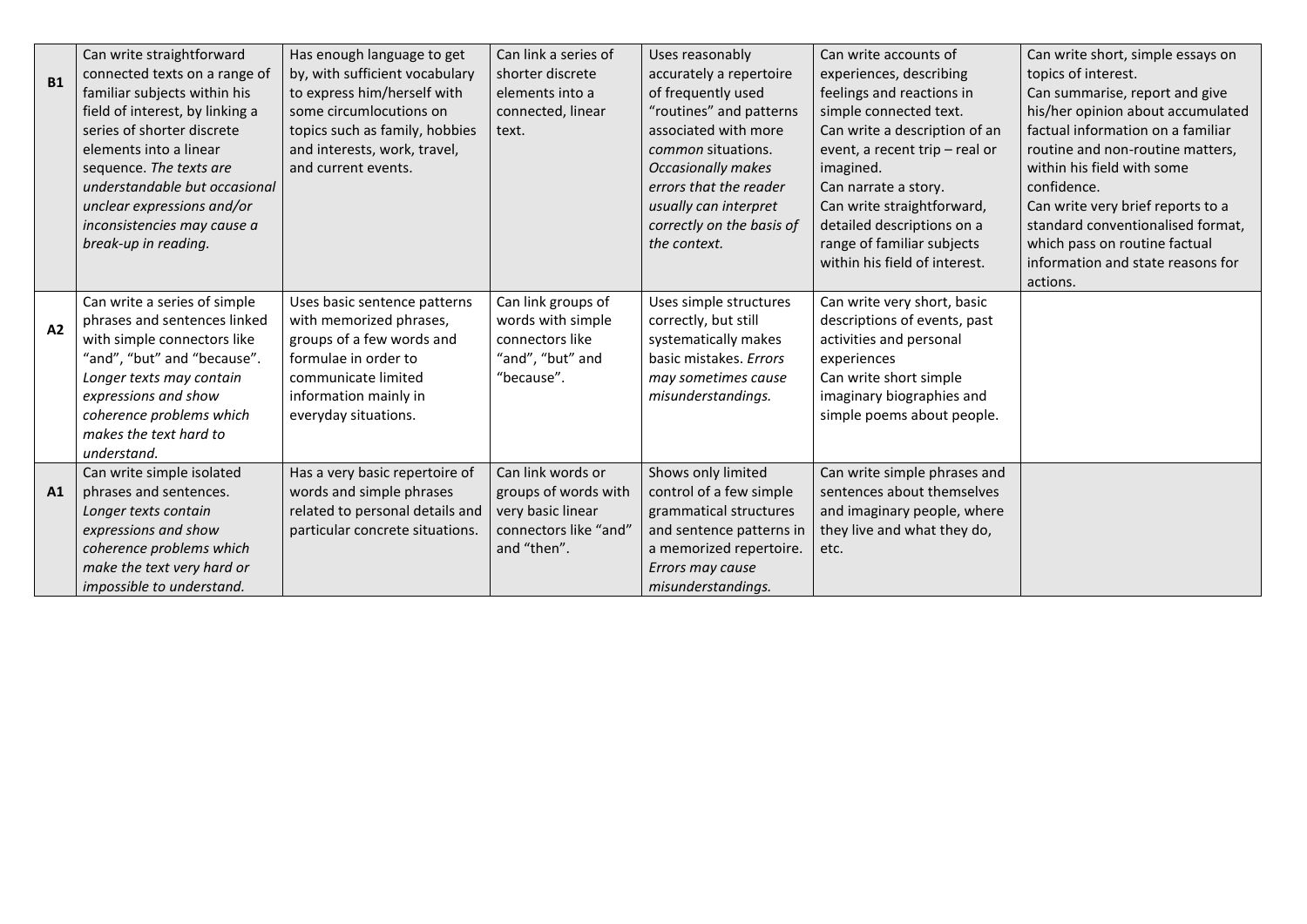# **Year 2016**

#### **Task 1 Letter (15 points) Write between 100 – 120 words.**

When you attended a language course in London, you stayed at a bed and breakfast. You left one of your bags in your room. Write a letter to Mrs Jones, who runs the bed and breakfast. In the letter:

- explain the situation, giving the details of your stay;
- describe the bag, where exactly you left it, and its contents;
- suggest the best way to return it to you.

|                | <b>Contents</b>              | Organisation                  | Grammar                                  | Vocabulary                          | Orthography                     |
|----------------|------------------------------|-------------------------------|------------------------------------------|-------------------------------------|---------------------------------|
| 3              | All content points are fully | Clear and coherent writing;   | Communicates with reasonable             | Uses a sufficient range of          | Generally intelligible writing, |
| <b>B1</b>      | covered. The content is      | follows standard layout of a  | grammatical accuracy. Simple structures  | vocabulary to complete the task     | spelling is mostly accurate.    |
|                | relevant to the task.        | letter and paragraphing       | with a good degree of control. Errors do | effectively and communicate clear   |                                 |
|                |                              | conventions.                  | not impede communication.                | ideas.                              |                                 |
| $\overline{2}$ | Most content points are      | Ideas are linked but the text | Simple structures predominate;           | Uses an adequate range of           | Reasonable phonetic             |
| A2             | covered. Minor               | may lack some letter writing  | systematically makes basic mistakes.     | vocabulary to complete the task,    | accuracy, errors do not         |
|                | irrelevances may be          | conventions and/or            |                                          | occasionally repetitive or          | impede communication.           |
|                | present.                     | coherence.                    |                                          | inaccurate; overuses lexis from the |                                 |
|                |                              |                               |                                          | prompt.                             |                                 |
| 1              | The text has some            | Some attempt to organise      | Shows limited control of a few simple    | Lexical resource very limited,      | Faulty spelling often leads to  |
| A1             | relevance to the task. At    | the letter and link ideas.    | grammatical structures.                  | inaccurately used.                  | misunderstandings.              |
|                | least one relevant content   |                               |                                          |                                     |                                 |
|                | point is covered.            |                               |                                          |                                     |                                 |
| $\mathbf 0$    | Not enough to evaluate. /    | Not enough to evaluate. /     | Not enough to evaluate. / The text bears | Not enough to evaluate. /           | Not enough to evaluate. /       |
|                | The text bears no            | The text bears no relevance   | no relevance to the task.                | The text bears no relevance to the  | The text bears no relevance     |
|                | relevance to the task.       | to the task.                  |                                          | task.                               | to the task.                    |

Number of words: under **50** words – not enough to evaluate **50 – 70** words – lack of coverage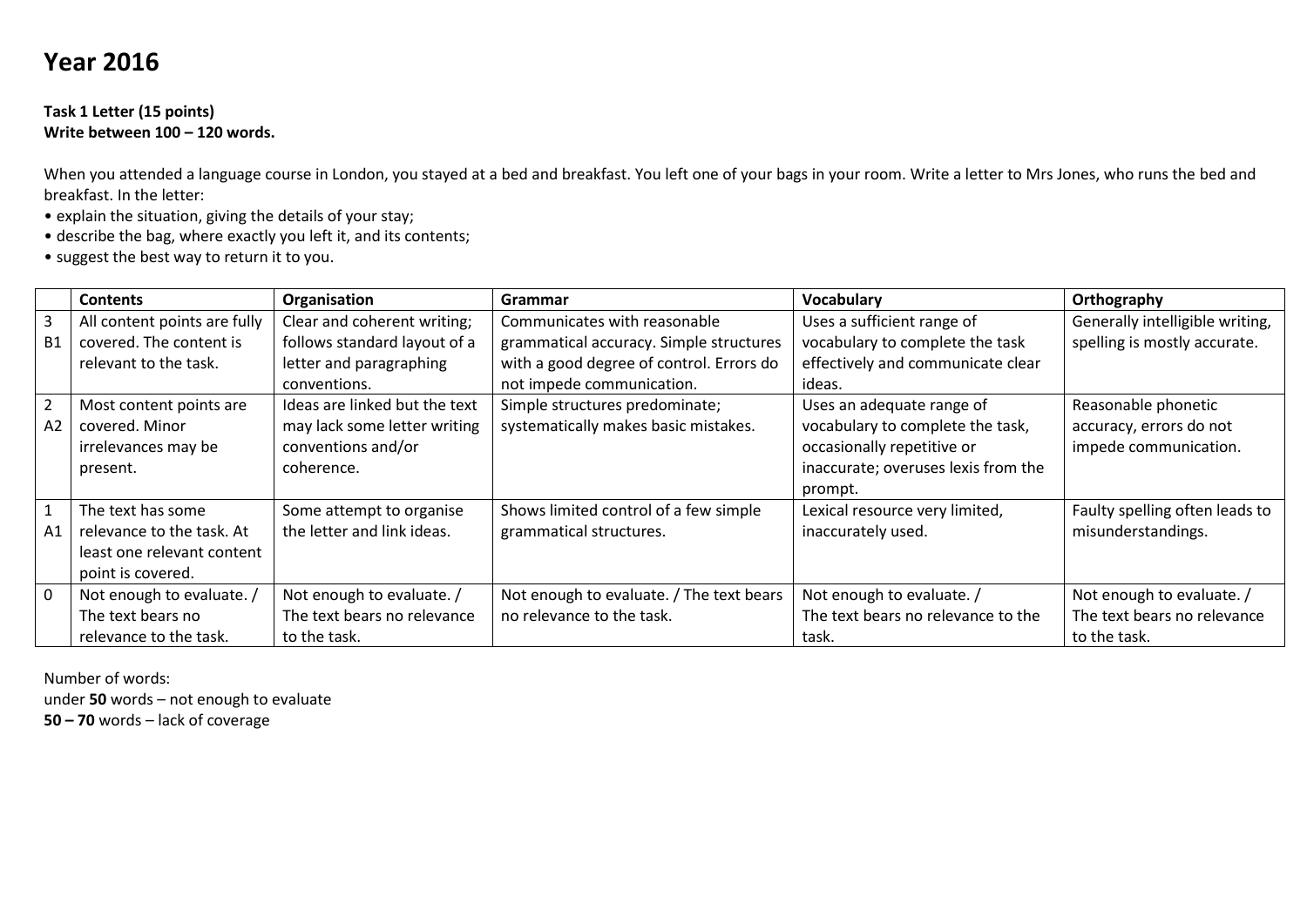### **Task 2**

#### **Essay (200 – 250 words)**

Some people say that parents should limit the time their children spend on electronic devices (computers, smartphones, tablets, etc.). Do you agree with this view? Write an essay stating your opinion and giving at least two reasons to support it.

|                  | <b>Contents</b>                    | Organisation                   | Grammar                         | <b>Vocabulary</b>                    | Orthography                |
|------------------|------------------------------------|--------------------------------|---------------------------------|--------------------------------------|----------------------------|
| 5                | All content points are covered and | Clear, smoothly flowing and    | Consistently maintains a high   | A good command of a very broad       | Clearly intelligible       |
| C1               | developed convincingly. Expands    | well-structured text,          | degree of grammatical control   | lexical repertoire, consistently and | writing, spelling and      |
|                  | and supports a clear position with | appropriate organisational     | of complex language.            | appropriately used to complete the   | punctuation consistently   |
|                  | reasons and relevant examples. The | pattern, connectors and        | Errors are rare and are related | task effectively and convey precise  | accurate. May occur a      |
|                  | arguments are fully extended and   | cohesive devices.              | to less common structures.      | meanings; no significant vocabulary  | slip of the pen.           |
|                  | well-supported.                    |                                |                                 | errors.                              |                            |
| 4                | All content points are covered and | Clear, coherent text with a    | Shows a relatively high degree  | A good command of quite a broad      | Spelling reasonably        |
| B <sub>2.2</sub> | developed. Presents a relevant     | variety of connectors to mark  | of grammatical control, minor   | lexical repertoire, appropriately    | accurate, writing          |
|                  | position. The arguments are well   | the relationships and          | flaws and non-systematic        | used to avoid repetition.            | intelligible, may contain  |
|                  | highlighted and appropriately      | paragraphs.                    | errors can occur.               |                                      | contractions and a few     |
|                  | supported, but may lack focus.     |                                |                                 |                                      | errors which are difficult |
|                  |                                    |                                |                                 |                                      | to spot.                   |
| 3                | All content points are covered and | Mostly continuous writing      | A mix of simple and complex     | Sufficient range of vocabulary,      | Intelligible writing,      |
| B <sub>2.1</sub> | developed. Presents a relevant     | with appropriate connectors    | sentence forms is used with     | appropriate for the task, incorrect  | spelling accurate,         |
|                  | position, but may have a tendency  | and paragraphing. May          | occasional inaccuracies which   | word choice can occur without        | occasional or non-         |
|                  | to overgeneralise. May include     | occasionally lack coherence.   | do not lead to                  | hindering communication.             | systematic errors may      |
|                  | irrelevant and redundant           |                                | misunderstandings.              |                                      | occur.                     |
|                  | information.                       |                                |                                 |                                      |                            |
| $\overline{2}$   | Some content points are mentioned  | Links sentences into a         | Simple and frequently used      | Good control of elementary           | Spelling is accurate       |
| <b>B1</b>        | and developed. Present a position, | connected text with simple     | structures predominate; errors  | vocabulary to complete the task;     | enough to be followed      |
|                  | but it may be unclear and/or not   | connectors like 'and', 'but'   | and inappropriacies do not      | there may be inappropriate word      | most of the time.          |
|                  | supported. Provides irrelevant and | and 'because'. Ideas may lack  | reduce the communicative        | choice, frequent simplifications or  |                            |
|                  | redundant information.             | coherence and appropriate      | effect.                         | repetition. May overuse lexis from   |                            |
|                  |                                    | paragraphing.                  |                                 | the prompt.                          |                            |
| $\mathbf{1}$     | The text bears some relevance to   | Ideas partly organised,        | Simple structures with errors   | Limited vocabulary with faulty       | Spelling is inaccurate but |
| A2               | the topic. A position is not       | generally intelligible.        | predominate, occasionally       | collocations and word choice which   | the ideas can be followed  |
|                  | expressed.                         |                                | reduce the communicative        | can reduce the communicative         | throughout the text.       |
|                  |                                    |                                | effect.                         | effect.                              |                            |
| 0                | Not enough to evaluate. / The text | Not enough to evaluate. /      | Not enough to evaluate. /       | Not enough to evaluate. /            | Not enough to evaluate.    |
|                  | bears no relevance to the task.    | The text bears no relevance to | The text bears no relevance to  | The text bears no relevance to the   | / The text bears no        |
|                  |                                    | the task.                      | the task.                       | task.                                | relevance to the task.     |

Number of words: